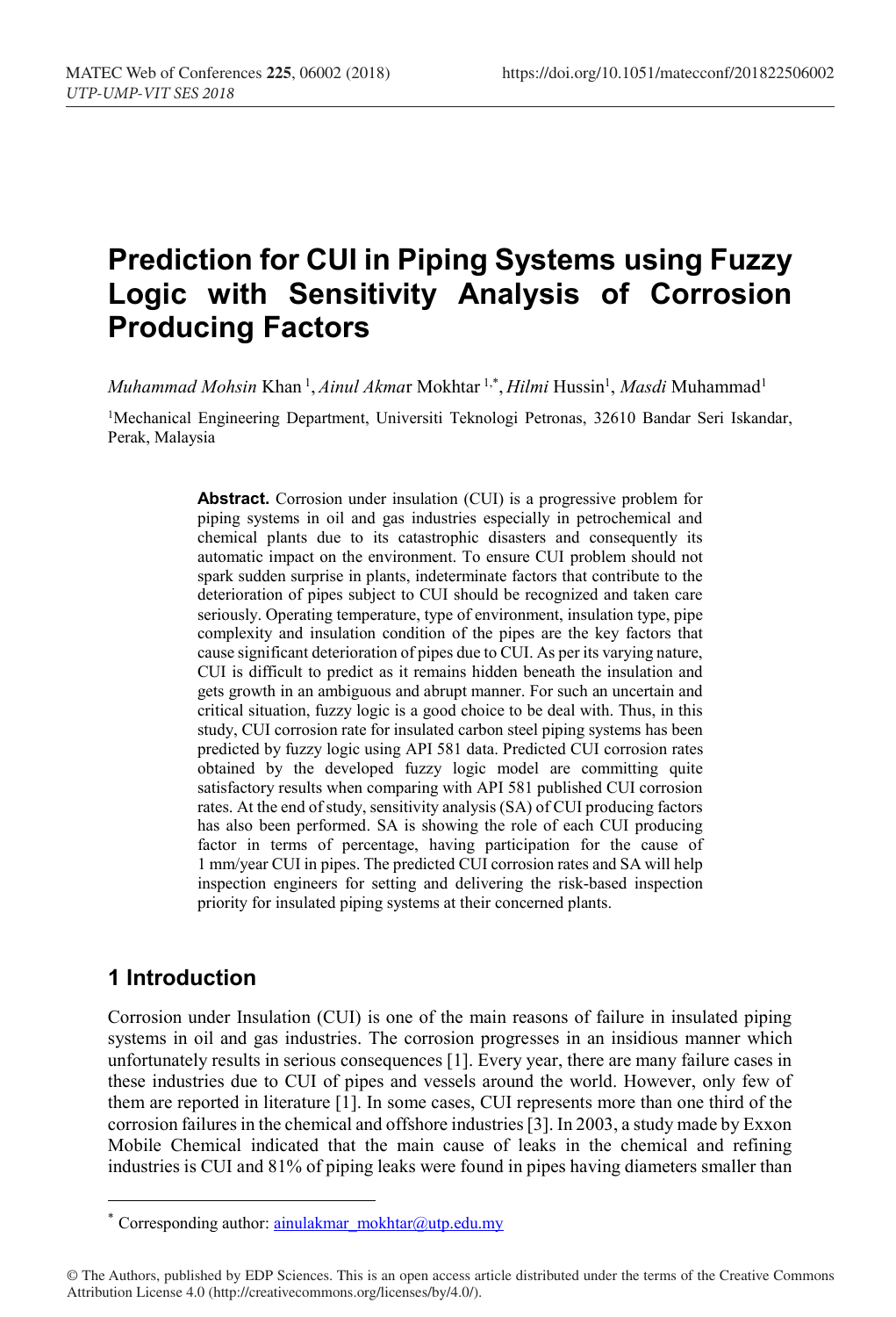4 inches [2]. They also reported that CUI contributed approximately 40% to 60% of the maintenance cost in oil and gas industry [4].

CUI is difficult to predict as it remains hidden beneath the insulation and gets growth in an abrupt, uncertain, and ambiguous manner [5]. Moreover, petroleum companies performing overhauling of their pipes or dealing with some unfortunate accidents with their piping systems, most of the times keeps their CUI data confidential due to their privacy matters [6]. Thus, very less field data is available in literature regarding CUI corrosion rates. The less availability of CUI corrosion rate field data and indefinite behavior of CUI on piping systems have made CUI a very complex and complicated problem. This is the reason CUI corrosion rate cannot be predicted using conventional methods.

Going through literature, it was found that fuzzy logic is a scientific tool appropriate for dealing with incomplete or vague information in the real world. Since CUI is regarded as a good example of a complex system in which fuzzy conditions can be developed and set [7]. Therefore, fuzzy logic has been chosen for prediction of CUI corrosion rates in this study. The benefit of fuzzy logic lies in its ability to include expert's experiences along with simulation of available data. The structure of the fuzzy logic model also allows easy calibration of the model to suit a plant condition or a complex process. This technique helps in lessening the dependency on the accurate data, permit modelling even when a complex process is partly understood, and eases the difficulties which usually arises as a result of the complex computations required by other traditional methods [8].

A detailed literature review was conducted, which revealed that many researchers have used fuzzy logic for the prediction of different types of corrosion for attaining the same objective, i.e. to alleviate the maintenance system of the industry with reference to the problem of corrosion. However, to lessen the length of this paper that literature review part has been omitted here. Further details for concerned literature review can be seen in [9] by the same authors.

## **2 Development of CUI corrosion rate fuzzy logic model**

### **2.1 CUI corrosion rate by API 581 for carbon steel pipes**

The relationship between corrosion rate of insulated carbon steel pipes with operating temperature and type of environment is described by American Petroleum Institute in its standard, API 581 as shown in Table 1 [10].

| Operating           | Corrosion Rate (mm/year) in Different Types of Environments |        |           |          |  |
|---------------------|-------------------------------------------------------------|--------|-----------|----------|--|
| Temperature<br>(°C) | Severe                                                      | Marine | Temperate | Arid/Dry |  |
| $-12$ to $-8$       |                                                             |        |           |          |  |
| $-8$ to 6           | 0.076                                                       | 0.025  |           |          |  |
| 6 to 32             | 0.254                                                       | 0.127  | 0.076     | 0.025    |  |
| 32 to 71            | 0.254                                                       | 0.127  | 0.076     | 0.025    |  |
| 71 to 107           | 0.508                                                       | 0.254  | 0.127     | 0.051    |  |
| 107 to 135          | 0.254                                                       | 0.127  | 0.025     | 0.025    |  |
| 135 to 162          | 0.254                                                       | 0.051  | 0.025     |          |  |
| 162 to 176          | 0.127                                                       | 0.025  |           | 0        |  |
| More than 176       |                                                             |        |           |          |  |

**Table 1**. CUI Corrosion rates in different types of environments and temperature as per API 581 [10].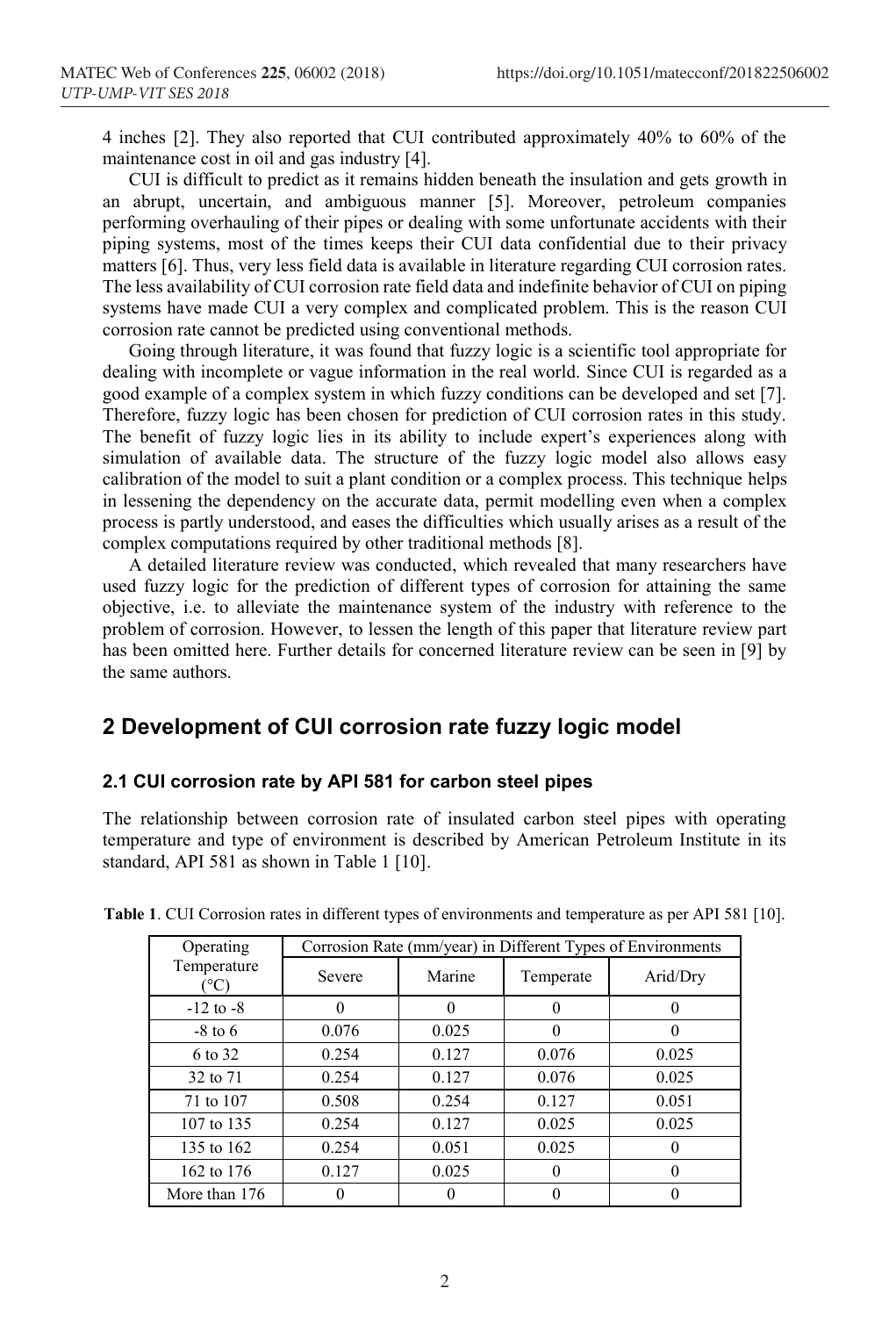Note:

Interpolation should be applied for in-between temperature values.

The type of environment is classified into four categories which are severe, marine, temperate and arid based on the average rainfall. The severe area is defined as area having more than 1500 mm/year of rainfall, for marine area average rainfall is between 1000 to 1500 mm/year. For temperate area, the average rainfall is between 500 to 1000 mm/year, whereas, the average rainfall for arid area is less than 500 mm/year [10, 11]. The plot of the relationships between corrosion rate with operating temperature and type of environment are shown in Figure 1 and Figure 2, respectively.



**Fig. 1.** Relationship between CUI corrosion rate of carbon steels and operating temperature



**Fig. 2.** Relationship between CUI corrosion rate of carbon steels and type of environment

Based on both graphs (Figure 1 and 2), it is shown that the highest corrosion rate for insulated carbon steel is 0.508 mm/year at the operating temperature range between 32°C to 71°C in severe environment. The trends of the corrosion rates are quite consistent for all temperature ranges except for the range of 32°C to 71°C. For this temperature range the corrosion rate has been increased rapidly. The relationships between corrosion rate and the two potential corrosive factors i.e. temperature & environment cannot be described as a simple relationship as in a traditional method like a linear or an exponential curve etc. Therefore, fuzzy logic has been selected for this case.

### **2.2 CUI corrosion rate fuzzy logic model**

A fuzzy logic model establishes the relationships between the output and inputs using a set of if-then rules as follow [9]:  $R_i$ : If  $x_1$  is  $A_{i1}$  and  $x_1$  is  $A_{i2}$  and  $\ldots$   $x_j$  is  $A_{ij}$ , then  $y$  is  $B_i$ , for  $i = 1, ..., n$  and  $j = 1, ..., r$  where  $R_i$  represents the  $i<sup>th</sup>$  rule, n is the total number of rules,  $x_i$ are the input variables,  $y$  is the only output variable,  $A_{ij}$  are input fuzzy numbers defined in the input space and  $B_i$  is the output space number defined in the output space. Thus, every rule is a local fuzzy relationship that maps a part of the multidimensional input space into a certain part of the output space. The fuzzy logic model was developed with five inputs/CUI producing factors i.e. operating temperature, type of environment, insulation type, pipe complexity, and insulation condition, while one output i.e. CUI corrosion rate. The assessment of CUI corrosion rate is often expressed vaguely by decision makers (inspectors, inspection and corrosion engineers, regulators) that often translated it into linguistic variables such as low, medium and high. This linguistic variable is qualitative, rather than quantitative. Based on the developed fuzzy logic model, the CUI corrosion rate can be determined quantitatively, if type of environment, operating temperature, insulation type, pipe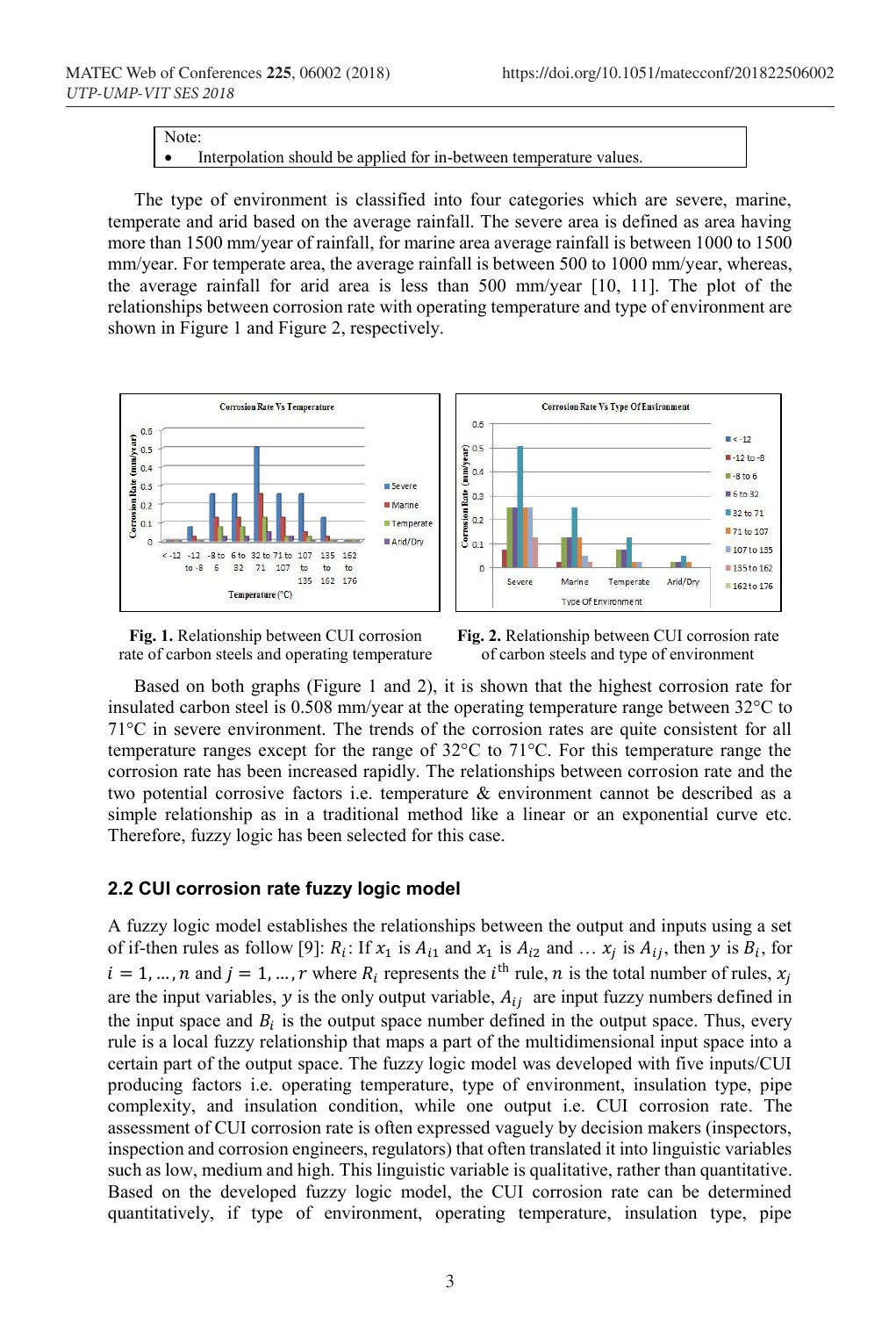complexity and insulation condition is provided. Figure 3 illustrates the fuzzy modelling accomplished by using the Fuzzy Logic Toolbox in MATLAB R2013a software.



**Fig. 3.** Comparison between CUI corrosion rates given by API 581 and fuzzy logic model

## **3 Sensitivity analysis for CUI producing factors**

Sensitivity Analysis (SA) was made to check the sensitivity of each individual CUI producing factor/input of the developed fuzzy logic model for the cause of CUI at the unit of 1 mm/year. Percentage increase/decrease in parameters of the fuzzy logic model was performed to carried out SA.

## **4 Results and discussion**

### **4.1 CUI corrosion rates obtained from developed fuzzy logic model**

The relationship of the inputs and the output was described using fuzzy logic by assuming that there is some uncertainty and imprecision data brought out, during fuzzy logic model development. The input spaces for both, inputs and output were based on the minimum and maximum values obtained from API 581 published data for carbon steel pipes. Table 1 shows CUI corrosion rate in different types of environments at different temperatures, when insulation type is perlite or none while pipe complexity and insulation condition are "average" with the assumption that piping system are supported on beams or such a configurations that do not allow proper coating [10]. The highest corrosion rate occurred at the temperature of 71°C, in the severe environment. The overall results obtained through developed fuzzy logic model were much comparable with the API 581 data (root mean square error i.e. RMSE =  $0.007$  and mean absolute deviation i.e. MAD =  $0.076$ ). Table 2 shows comparison of API 581 data versus proposed fuzzy logic model results.

|                                        | Corrosion Rate (mm/year) in Different Types of Environments |                           |                    |                           |                    |                           |                    |                           |
|----------------------------------------|-------------------------------------------------------------|---------------------------|--------------------|---------------------------|--------------------|---------------------------|--------------------|---------------------------|
| <b>Operating</b><br>Temperature<br>(C) | <b>Severe</b>                                               |                           | <b>Marine</b>      |                           | <b>Temperate</b>   |                           | Arid/Drv           |                           |
|                                        | API<br>581<br>data                                          | Fuzzy<br>logic<br>Results | API<br>581<br>data | Fuzzy<br>logic<br>Results | API<br>581<br>data | Fuzzy<br>logic<br>Results | API<br>581<br>data | Fuzzy<br>logic<br>Results |
| $-12$                                  | $\Omega$                                                    | 0.4822                    | $\Omega$           | 0.1471                    | $\Omega$           | 0.0787                    | $\Omega$           | 0.0565                    |
| -8                                     | 0.152                                                       | 0.6056                    | 0.05               | 0.1864                    | $\Omega$           | 0.0928                    | $\Omega$           | 0.0472                    |
| 6                                      | 0.508                                                       | 0.6549                    | 0.254              | 0.2979                    | 0.152              | 0.1455                    | 0.05               | 0.0476                    |
| 32                                     | 0.508                                                       | 1.2446                    | 0.254              | 0.6334                    | 0.152              | 0.3055                    | 0.05               | 0.1005                    |
| 71                                     | 1.016                                                       | 1.2194                    | 0.508              | 0.6508                    | 0.254              | 0.2873                    | 0.102              | 0.0923                    |
| 107                                    | 0.508                                                       | 1.1534                    | 0.254              | 0.5504                    | 0.05               | 0.1487                    | 0.05               | 0.0832                    |

**Table 2.** Comparison between CUI corrosion rates given by API 581 and fuzzy logic model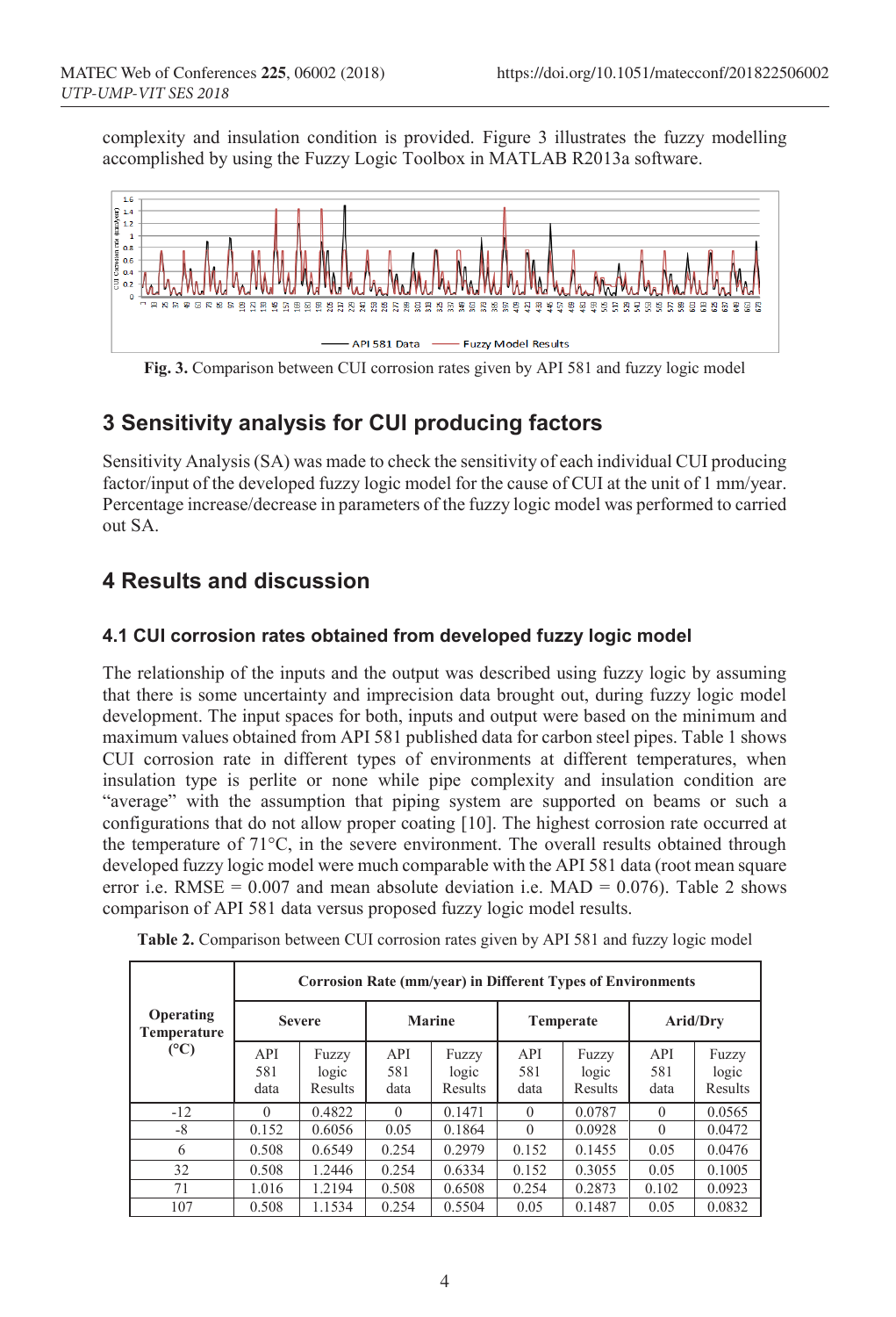| 135                                                                                       | 0.508 | 0.6603 | 0.102 | 0.1813 | 0.05 | 0.0559 | 0.0477 |
|-------------------------------------------------------------------------------------------|-------|--------|-------|--------|------|--------|--------|
| 162                                                                                       | 0.254 | 0.5483 | 0.05  | 0.1046 |      | 0.0461 | 0.0459 |
| 76                                                                                        |       | 0.1489 |       | 0.0593 |      | 0.046  | 0.0459 |
| Interpolation may perform for intermediate values of temperature for API 581 data.<br>. . |       |        |       |        |      |        |        |

A valuable point that can be stressed out here from the developed fuzzy logic model is, at the operating temperature and type of environment where CUI is unlikely to occur; the corrosion rate is some numerical value. For instance, at −12°C and 176°C in each type of environment, CUI corrosion rate given by API 581 is zero which is an unrealistic fact. It is claimed due to the two main reasons: (i) If (for example) an insulated pipe is in operation at −12°C or 176°C for 20 years, then it is extremely difficult apparently or logically that it should not have CUI; (ii) According to statistics obtained from a local gas plant of Malaysia which has a marine environment, 2% of the operating temperatures of insulated pipes were found to be below −12°C and 4% were found to be above 176°C. The developed fuzzy logic model has a temperature range of -40°C to 190°C. It implies that the developed fuzzy logic model can also predict CUI corrosion rate at a temperature range of below or more than - 12°C to 176°C, for which API 581 has given zero CUI corrosion rate. Apart from prediction of CUI for the pipes that are under operation at operating temperature less than −12°C or more than 176°C, the CUI corrosion rate predictions for these ranges of operating temperatures can also be used for further analysis such as remnant life determination of pipes.

It should also be noticed that predicted CUI corrosion rate are slightly exceeding the API 581 data. These a little bit higher CUI corrosion rates are warmly admissible due to two main reasons; (i) API 581 data is experimental data which has been obtained under controlled situations [11]. Kurihara *et al.* [12] in his research has proved that field data subject to CUI corrosion rates is always higher than the API 581 published corrosion rates. When the facts and figures of his research work was deeply evaluated by the authors, its came to know that on an average, field data corrosion rates were 7% more than API 581 published corrosion rates. (ii) Apart from selected CUI producing factors/ inputs which have been taken in this study, there are also some "other factors" which were also very slightly responsible for the cause of CUI. Coating quality, pipe location, type of coating, insulation jacketing condition, improper installations, inspection ports or plugs etc. are some examples of these "other factors". If these "other factors" are average or above average (in terms of worst scenario) in a case study, then definitely CUI for that specific case will be more than what published by API 581 data. Results obtained from developed fuzzy logic model are already satisfying those types of situations expectedly, hence are facilitating risk-based inspection program more appropriately.

Still, the developed fuzzy logic model does not include "other factors" that may affect the rate of CUI. The authors are currently investigating those factors to be integrated into the developed fuzzy logic model.

#### **4.2 Outcomes from sensitivity analysis**

SA of the developed fuzzy logic model was performed to observe "type of environment", "operating temperature", "insulation type", "pipe complexity", and "insulation condition" contribution for the cause of CUI corrosion rate which was the output of the developed fuzzy logic model. Figure 5 shows the behavior of CUI corrosion rate for all inputs of the developed fuzzy logic model, on 5%, 10%, 15%, and 20% increment and decrement in parameters of the developed fuzzy logic model. The SA showed that type of insulation is the most sensitive parameter among all, followed by pipe complexity, type of environment, operating temperature and insulation condition. Each perturbed (5%, 10%, 15%, and 20%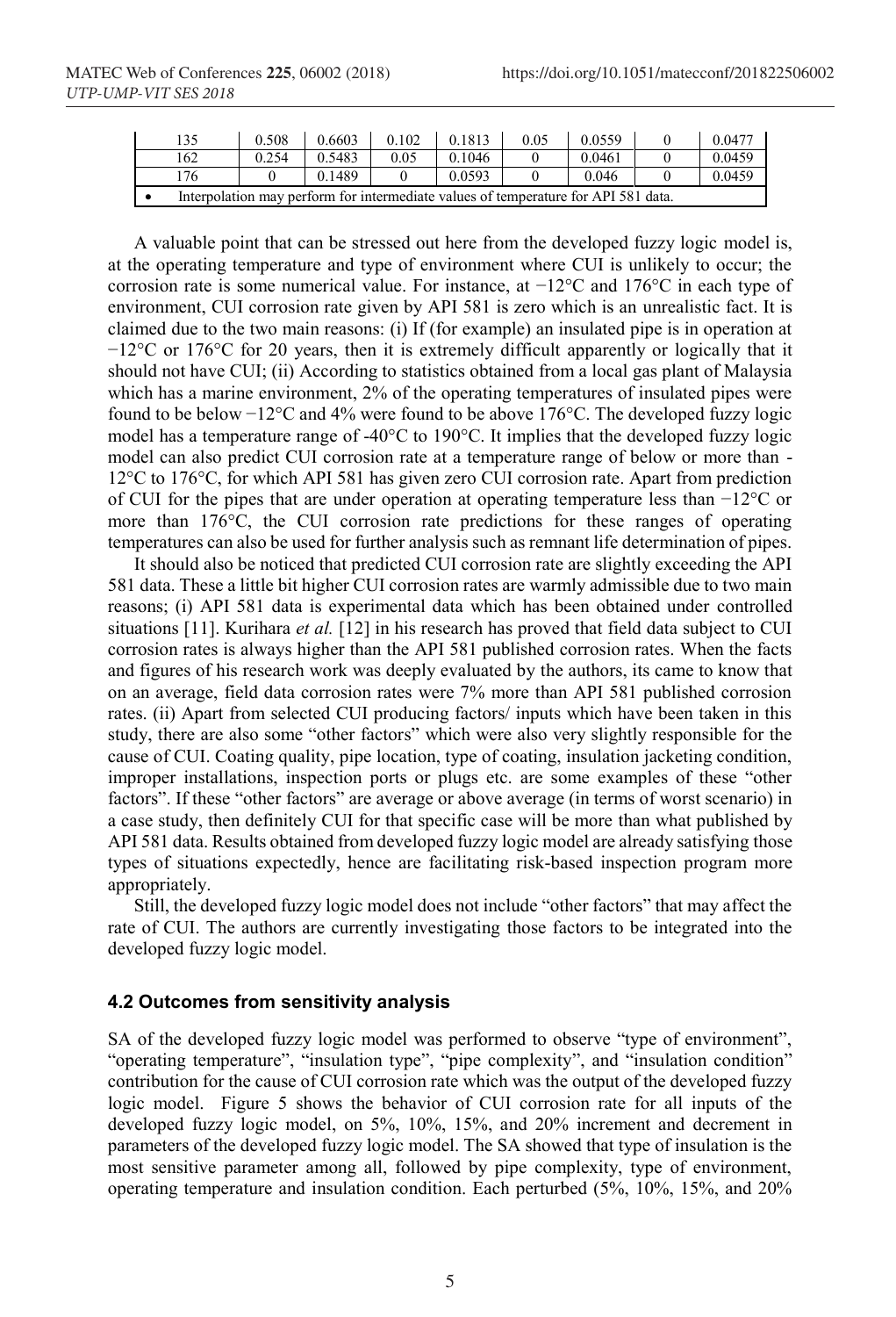incremented/decremented) fuzzy logic model's results were compared with results generated by developed fuzzy logic model using Eq. (1).

$$
\% Change = | \frac{Developed Fuzzy logic Model results - Perturbed fuzzy logic Model results}{Developed Fuzzy logic Model results} | * 100
$$
 (1)

It was observed that there was a maximum change in results (in terms of percentage) when there was a 20% decrement in parameters of developed fuzzy logic model for all input parameters except for input "Operating Temperature". For input "Operating Temperature" there was a maximum change in results when there was a 20% increment in developed fuzzy logic model as shown in Table 3 and Figure 4.

When putting these % changes of results on a scale of 100%, sensitiveness of each input of the developed fuzzy logic model was found, in terms of percentage as shown in Table 3 and Figure 4. It can be concluded that for CUI corrosion rate of an insulated carbon steel piping system, type of insulation is 28.73%, pipe complexity is 27.02%, type of environment is 26.83%, operating temperature is 13.02%, while insulation condition is 4.38% responsible for the cause of 1 mm/year CUI.

| <b>Input Parameters</b>      | Maximum % Change in CUI<br>corrosion rate | % Contribution of Input<br><b>Parameters</b> |  |  |
|------------------------------|-------------------------------------------|----------------------------------------------|--|--|
| Type of Insulation           | 80.66                                     | 28.73                                        |  |  |
| Pipe Complexity              | 75.85                                     | 27.02                                        |  |  |
| Type of Environment          | 75.32                                     | 26.83                                        |  |  |
| <b>Operating Temperature</b> | 36.57                                     | 13.02                                        |  |  |
| <b>Insulation Condition</b>  | 12.31                                     | 4 38                                         |  |  |

**Table 3.** Maximum % Change in CUI corrosion rate with % contribution of each input parameters

The SA results imply that while maintaining an insulated piping system, a corrosion/inspection engineer should take most care for the factor "type of insulation", followed by pipe complexity, type of environment, operating temperature, and then insulation condition in a hierarchical way as shown in Figure 4.



**Fig. 4.** Contribution of input parameters for the cause of CUI corrosion rate.

Rawaida *et al.* in her research [13] has experimentally proved that insulation type is the most significant factor for the cause of CUI, followed by operating temperature. She took in her consideration three CUI producing factors namely "insulation type", "operating temperature", and "cycle type", while investigating the most crucial factor for the cause of CUI by an experimental analysis using Taguchi method. In her another research [14], she has investigated three CUI producing factors namely "insulation type", "Elbows in pipe design",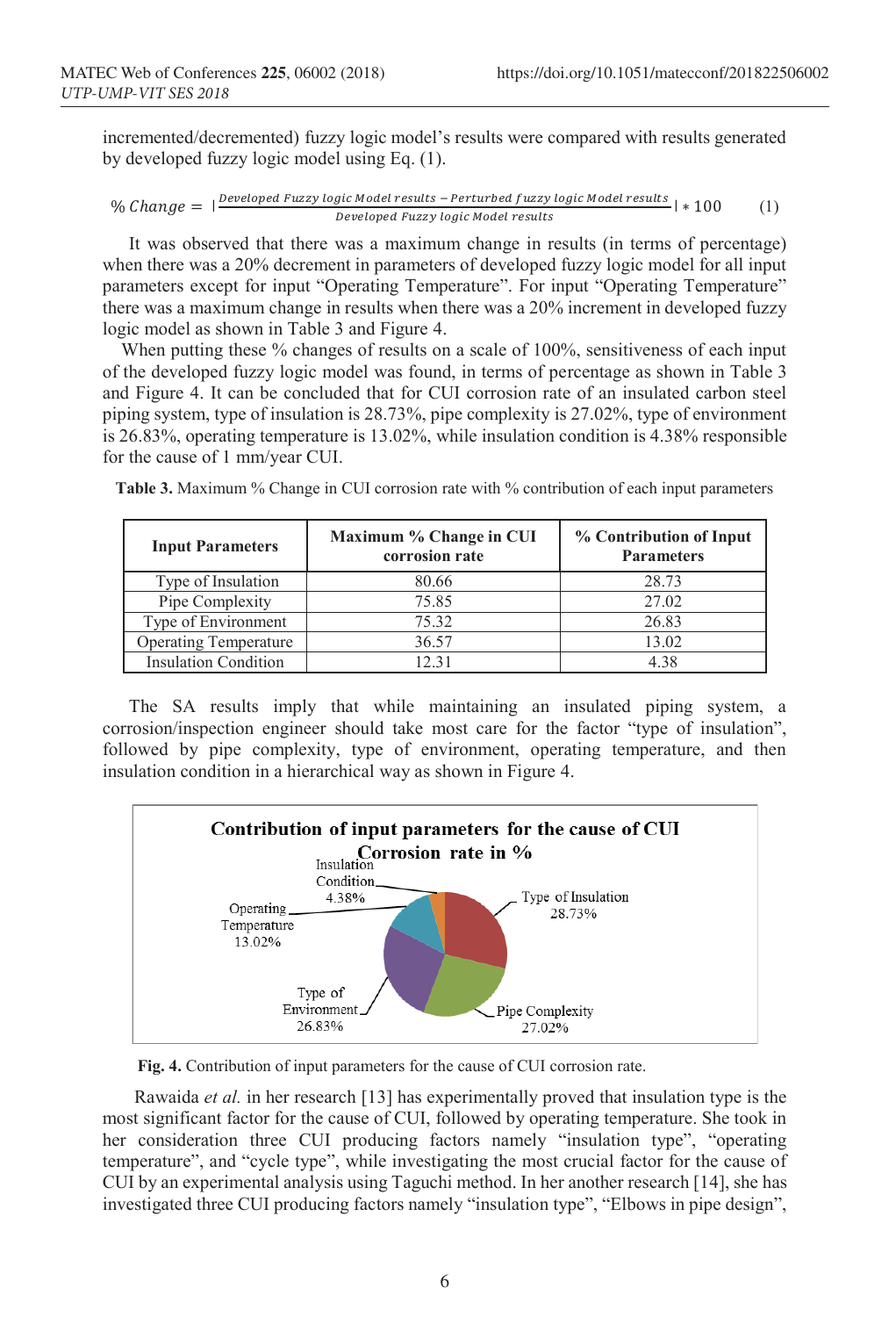and "operating temperature", using logistic regression model. In this research she has revealed that insulation type is the most influential factor for the cause of CUI, followed by Elbows in pipe design (which is pipe complexity in this research), then operating temperature. Both of her researches are a compliment/confirmation for the SA results of the developed fuzzy logic model.



**Fig. 5.** Behavior of CUI corrosion rate for all input parameters

Figure 5 has opened a new horizon of knowledge and further research for future studies. For instance (in case of operating temperature), if operating temperature is increased up to 20%, the CUI corrosion rate will also get increased by 36.57% when there will be a marine environment, type of insulation as pearlite or none, while pipe complexity and insulation condition as "average". Similarly, various precious results subject to CUI corrosion rates can be concluded for each 1% increment/decrement of, not only for "operating temperature" but also for the other inputs of the developed fuzzy logic model.

Similarly, further research can be performed to understand the behaviour of CUI corrosion rate (in terms of % increment/decrement of CUI). For example, what will be the CUI corrosion rate when there will be a severe environment, insulation type as calcium silicate, pipe complexity as "above average", while insulation condition as "below average" and so on. How there can be the least CUI corrosion rate in pipes having different conditions of CUI producing factors/ inputs of the fuzzy logic model. Authors are planning to investigate the different input factors and their different conditions for the development of a comprehensive fuzzy logic model in future studies.

### **5 Conclusion**

CUI is an increasingly imperative problem for piping systems especially in oil and gas industries. Due to inconsistent nature of CUI, fuzzy logic was used for prediction of CUI corrosion rates. Afterward, SA of the input parameters of the developed fuzzy logic model was performed to know the percentage role of each of the input parameter, for the cause of CUI. It is expected that the conducted research work will be a beneficial tool for the plant management process and could be a guideline for inspection planning purpose with priority for the maintenance schedule.

### **References**